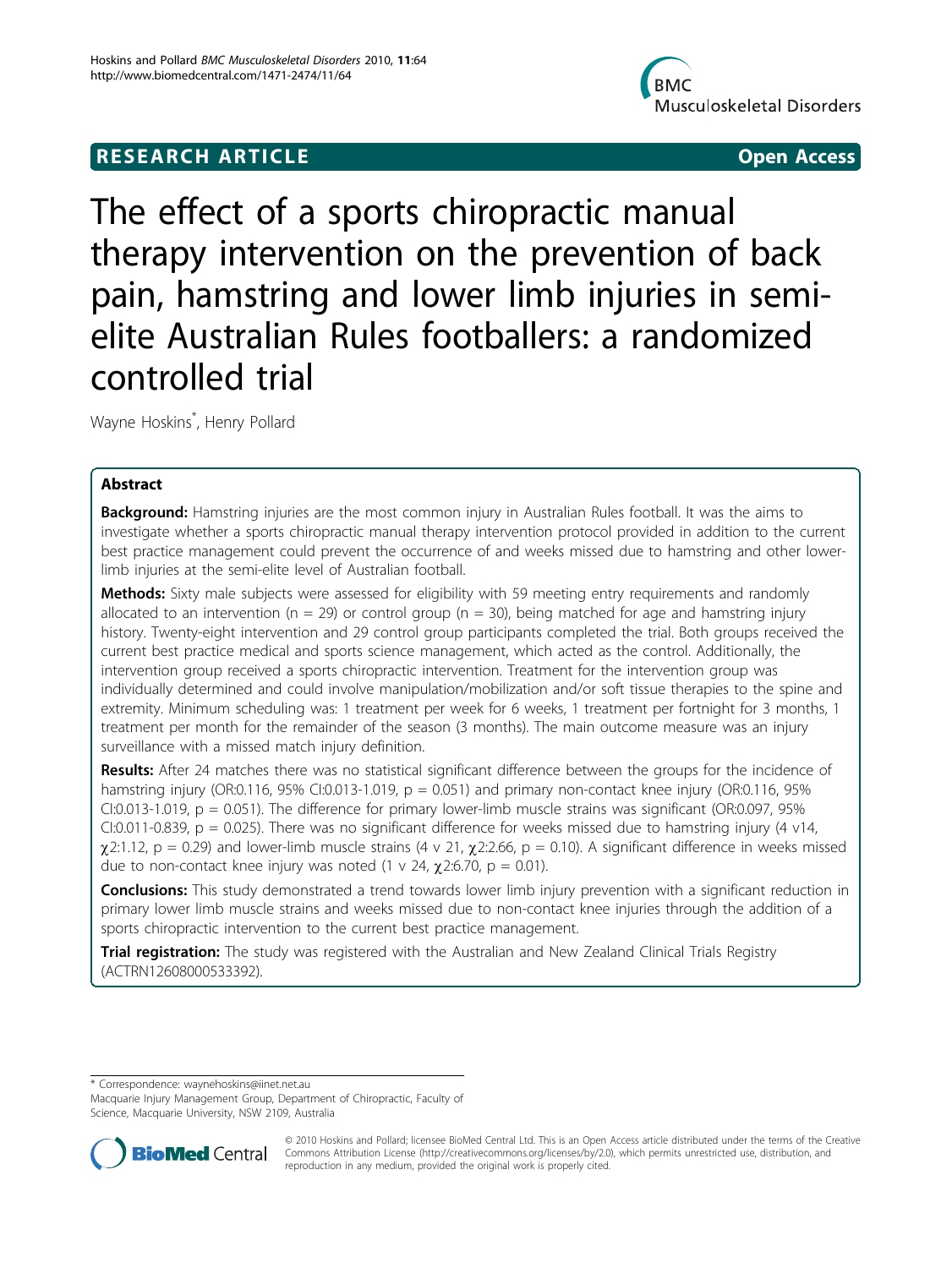#### Background

Australian Rules football is a unique body contact sport. It is played on a natural grass, oval shaped field, with the size varying between 135 - 185 meters in length and 110 - 155 meters in width. Teams consist of 18 players per side plus four on an unlimited interchange bench. Each game is played over four 20 minute quarters plus stoppage time. Physical requirements of players include: repeated rapid acceleration and deceleration efforts often involving change of direction, agility, jumping, bending to pick up the oval shaped ball, tackling and other collisions [[1\]](#page-9-0). There is a continuous nature of play requiring high aerobic capacity, although the speed of the game has increased and now involves a greater number of shorter high intensity play periods and longer stop periods [[2\]](#page-9-0). The most important means of ball progression is by punt kicking. Australian Rules football has the highest rates of non-contact soft tissue injuries when compared with other body contact football codes such as rugby league and rugby union [\[3\]](#page-9-0), with the incidence of lower limb muscle strains at the elite national competition, the Australian Football League (AFL), being 35% per season [\[4](#page-9-0)].

Hamstring injuries are the most prevalent injury in Australian Rules football at the AFL [\[4](#page-9-0)] and feature prominently at other levels of play [[5\]](#page-9-0). Per season in the AFL hamstring injuries afflict 16% of players, cause 3.4 missed matches per injury, account for the most time missed due to injury and have the highest rates of injury recurrence, with one in three injuries recurring on return to play [[4\]](#page-9-0). On return to play, player performance is significantly lower [\[6](#page-9-0)]. Hamstring injuries are also the most common muscle injury in running based sports [[7](#page-9-0)]. Knowledge surrounding optimal preventative measures is therefore critical.

The prevention of hamstring injuries has long been recognized as a priority effort. By contrast, Bahr and Holme [\[8\]](#page-9-0) have opined that well designed prospective hamstring injury prevention studies are lacking. Recent literature reviews have been universal in their depiction of the lack of evidence for the prevention of hamstring injuries and the requisite for evidence based approaches to be determined through randomized controlled trials (RCTs) [\[7,9,10](#page-9-0)]. Prevention of injury becomes more crucial as the most established predictors for hamstring injury in Australian Rules football are immutable in nature, namely a current or recent history of a hamstring injury and age [[11](#page-9-0)].

Conventional injury prevention has focused on local hamstring factors. Orchard [\[11](#page-9-0)] has said that sports medicine dogma advises that poor flexibility, fatigue, lack of warm up and weakness are risk factors for injury. The evidence to support this tenet for hamstring injury is lacking [\[7](#page-9-0)]. However, a growing body of literature, largely of an indirect nature, suggests that several non-local hamstring factors may have an association with injury [[12](#page-9-0)-[16\]](#page-9-0), whilst a Cochrane systematic review of the literature has stated that consideration should be given to the lumbar spine, sacroiliac and pelvic alignment and postural control mechanisms when managing hamstring injuries [\[17](#page-9-0)]. Despite the knowledge that non-local factors may exist, the literature appears almost devoid of research investigating their possible identification and documenting the effects, if any, of addressing non-local factors in hamstring injury management [[12](#page-9-0),[16](#page-9-0),[18\]](#page-9-0). A recent review of the literature stated that newer approaches that incorporate manipulation in multimodal management approaches for hamstring injury prevention should be further investigated [[9\]](#page-9-0). Thus it was the objective of this RCT to investigate whether a sports chiropractic intervention consisting of pragmatically and individually determined high-velocity lowamplitude (HVLA) manipulation, mobilization and/or supporting soft tissue therapies to the spine, pelvis and extremity could reduce local and non-local hamstring injury risk factors to prevent the occurrence of hamstring and other non-contact lower limb injuries and decrease low back pain (LBP) and alter health outcomes in semi-elite Australian Rules footballers.

## Methods

#### Protocol

Four of the thirteen clubs competing in the semi-elite state based Victorian Football League (VFL) were approached and agreed to provide players for this study during the 2005 season. However, a change in club staff resulted in two clubs withdrawing support prior to subject recruitment. VFL players train and play in the same competition as elite AFL players not selected for first grade competition and receive financial remuneration without being full time in their playing and training commitments. Players were eligible to participate if they were listed players on their respective VFL squad and excluded on the basis of: "red flag" conditions including: fractures, infections, inflammatory diseases, tumours and other causes of destructive lesions of the spine; "yellow flag" conditions including: insurance claims, litigation; history of malignant disease; clinical signs suggesting inguinal or femoral hernia; vascular disease; history of motor vehicle accident, or other serious fall or accident in the last three months; neurological signs and symptoms (muscle wasting, nerve root signs, bowel, bladder or sexual dysfunction); organic kidney, urinary tract or reproductive disease; previous recent spinal surgery (less than 2 years); club doctor or medical staff excludes the players participation; severe history of chronic hamstring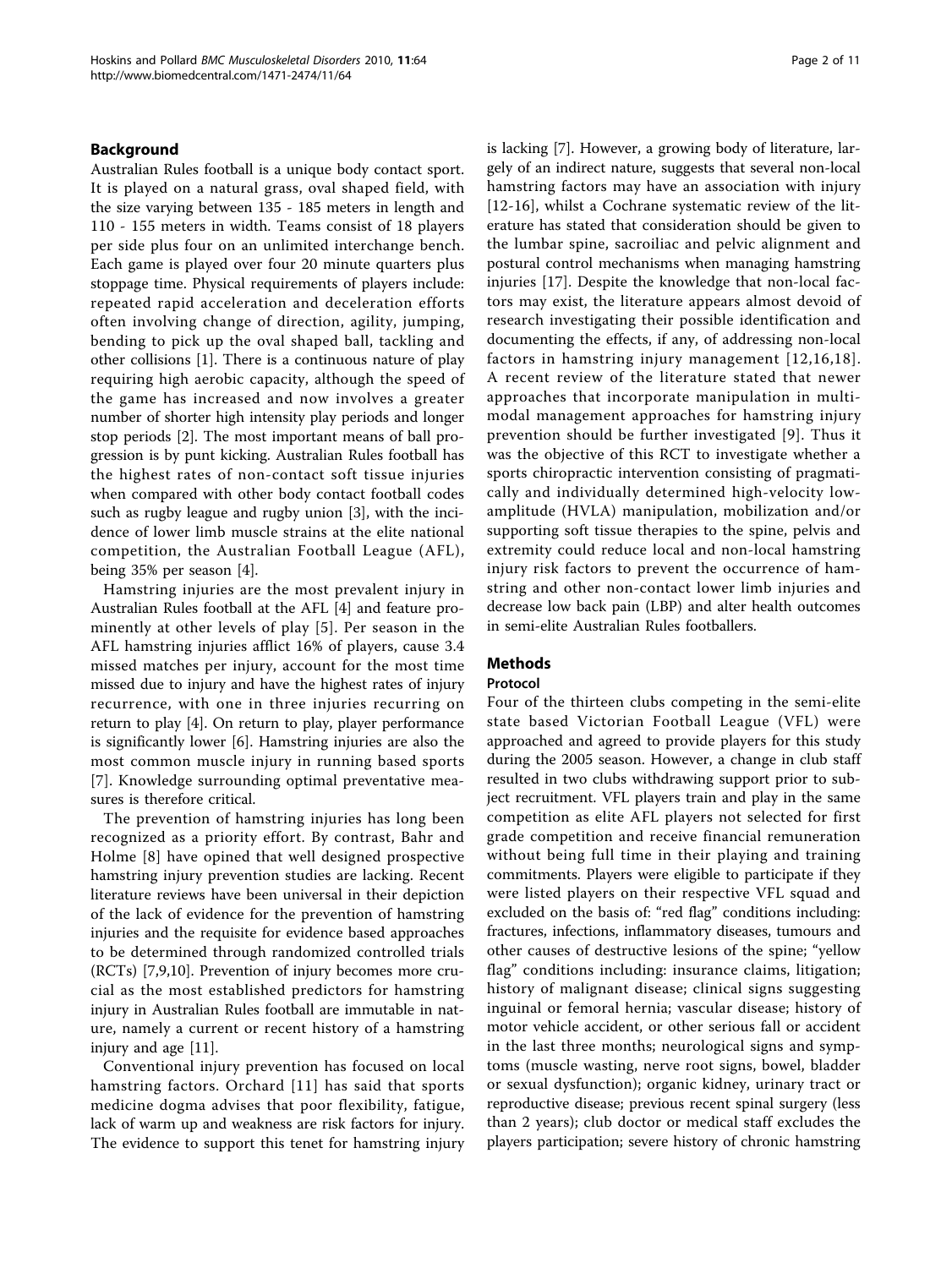problems; serious injury or surgery preventing play for the remainder of the season. Before the start of the study the subjects, coaches and medical personal were informed about the purpose and design of the study. Club staff gave permission to participate in the study.

## Assignment

Players completed a self-reported questionnaire at their training location prior to randomization. The questionnaire consisted of the validated and reliable McGill Pain Questionnaire (short form) (MPQ-SF) for LBP, the 39 item Health Status Questionnaire (SF-39) as well as self reported questions on knee and hamstring injury history (incidence during the previous month, 6 months, year, 2 years, greater than 2 years or not at all). At each of the two clubs after completion of the baseline questionnaire, players were randomly allocated into one of two groups such that allocation was concealed. Eligible players were stratified by age and hamstring injury history and allocated using a computer generated randomization list for each club within these strata, as these are the most recognized predictors for injury [[11](#page-9-0)]. Randomization was completed within each club to prevent an element of randomness in a clubs injury profile each season impacting on the results of the study. After all subjects had been allocated the two groups at each club were then randomly allocated to either the intervention or control with a coin toss.

#### Intervention

All of the players in both the intervention and control group continued to receive what is considered the current best practice medical, paramedical and sports science management including medication, manipulative physiotherapy, massage, strength and conditioning and rehabilitation as directed by club staff, which acted as the control. All treatment from club staff was independently administered without restriction or interference from the study authors. All staff were employed by the club and had no limitation in the number or type of treatment they could render. In addition to this, the intervention group received a sports chiropractic approach administered by a single practitioner. Treatment was pragmatically and individually determined by the therapist and could involve HVLA manipulation (either manual or mechanically assisted techniques), mobilization and/or supporting soft tissue therapies: various stretching and soft tissue massage techniques to the spine, pelvis and extremity. According to Mierau et al. [[19](#page-9-0)] manual manipulation involves a brief, shallow, sudden carefully administered thrust (high velocity in nature). Mechanically assisted manipulation is performed through the assistance of devices (for example drop pieces) or impulse type instruments, being non-cavitational and high velocity in intent. Mobilization occurs when a joint is passively moved within its normal range of motion (usually a slow oscillatory movement). Treatment scheduling was also pragmatically determined. The minimum scheduling adhered to was: 1 treatment per week for 6 weeks (phase 1) followed by 1 treatment per fortnight for 3 months and 1 treatment per month for the remainder of the season (3 months) (phase 2).

## Outcome Measures

The study was divided into two phases. Phase 1 (6 weeks) involved the late pre-season period where preseason matches and the intervention commenced but no injury surveillance was conducted. Phase 2 (24 weeks) occurred where regular season (home and away) and finals matches were conducted weekly and an injury surveillance was conducted. The injury surveillance commenced after a period of more intense treatment scheduling such that the treatment effects, if any, would be observed in a changed injury pattern. At the mid point of the season (12 home and away season matches, 18 weeks of intervention) players completed the MPQ-SF and the SF-39 as secondary outcome measures at their training location.

The injury definition and injury surveillance conducted was a reproduction of the AFL's injury surveillance and used as a primary outcome measure for the prevention of hamstring injuries, lower limb muscle strains and non-contact knee injuries [[4\]](#page-9-0). The definition of an injury was: "any physical or medical condition that prevents a player from participating in a regular season (home and away) or finals match". The missed match injury definition is currently considered the most reliable injury surveillance method in team sports [[20\]](#page-9-0). The number of games missed due to injury was also determined. Injury diagnoses were determined by club medical staff who were blinded to group allocation using either clinical features of injury, advanced imaging or both at their discretion with blinded club recorders completing the injury surveillance. Clinical parameters of injury were also recorded including mechanism of injury (contact or non-contact). In this way separation of injuries could be made retrospectively and allocated into groups for statistical analysis. To attain this, the player was interviewed at the first available opportunity following injury. The club medical and coaching staff independently determined selection in matches. There was no interference from the study authors.

In addition a secondary injury surveillance for adverse outcomes resulting from the intervention was established for the duration of the study with an injury definition of: "any undue pain, discomfort or disability arising during, immediately after or subsequent to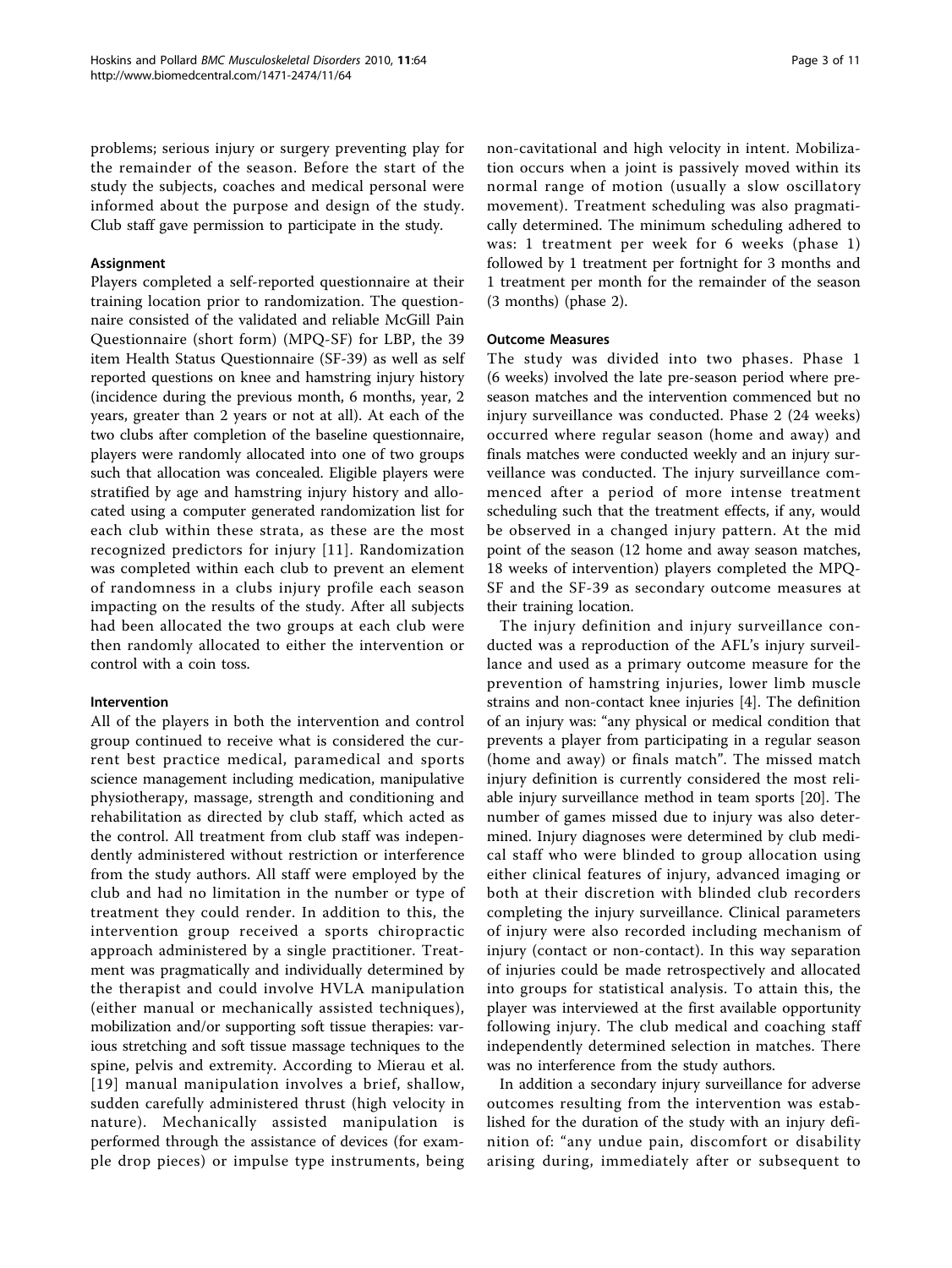chiropractic therapy that resulted in missed participation in a match or training session, required additional medical consultation or treatment or was acknowledged by a player as not reasonably being associated or expected with the normal course of treatment". If an injury occurred, further details on the type of injury, timing of symptom onset, duration of symptoms and severity were to be determined.

## Statistical Analysis

All data collected were manually entered using Microsoft Excel and analyzed using SPSS for Windows (version 12.0) or for weeks missed due to injury, SAS version 9.1.3 and PROC GENMOD. Pearson's "exact" Chi-squared test based on Monte Carlo simulation was used to assess the efficacy of the intervention with respect to the number of injuries. Odds ratios and 95% confidence intervals were also included. As such this calculation is just an approximation and is included as it is believed that confidence intervals should always be stated [[21\]](#page-9-0). Negative binomial models were used to calculate significance for weeks missed due to injury. Two independent sample t-tests were used to compare group age, hamstring and knee injury history, MPQ-SF and SF-39 at baseline, or if distributions were mixed, Fisher's exact test was used. Repeated measures and regression models were used to determine change for the MPQ-SF and SF-39. If data were extremely skewed in distribution, transformation of scores was required. Between group differences were obtained from two independent sample t-tests. For global statistical tests, a p value < 0.05 was considered significant.

#### Statistical power calculation

Based on historical AFL data [\[4](#page-9-0)] the assumed hamstring incidence level for the null hypothesis is 15%. For a 5% significance level and 80% power, a total sample size of 117 is required to detect a 50% reduction in the incidence of hamstring injuries.

#### Ethical considerations

All players gave their written informed consent to participate and ethical approval was obtained from the Macquarie University Human Ethics Committee (Ethics Approval Number: HE27AUG2004-RO3066).

## Results

#### Participants

Sixty male Australian Rules football players were recruited as subjects. Figure [1](#page-4-0) shows a flow chart describing progress of subjects through the trial for the primary and secondary outcome measures. Players were randomly allocated to the intervention  $(n = 29)$  or con-

trol group ( $n = 30$ ) with no baseline differences for age (mean/SD/range intervention 20.2/1.8/18-27, control 20.2/1.8/18-25), self-reported hamstring and knee injury history, MPQ-SF and SF-39 (all  $p > 0.05$ ).

#### Injury Surveillance

Table [1](#page-5-0) presents the results for the difference in injury incidence between the groups at the completion of the season (24 matches, 30 weeks of intervention). There was no statistical difference in the prevention of hamstring injuries ( $p = 0.051$ ) or weeks missed due to hamstring injury ( $\chi^2$  1.12, p = 0.29). For primary hamstring injuries, the incidence was 3.6% for the intervention group and 17.2% for the control group, with the recurrence rate being 40.0%. The intervention group missed 4 matches due to hamstring injury and the control 14 matches. The intervention group was at a statistically significant reduced risk of suffering a primary lower limb muscle strain injury ( $p = 0.025$ ), equating to 3.6% of the intervention group and 27.6% of the control group. The intervention group missed 4 matches with a lower limb muscle strain and the control group 21 matches ( $\chi^2$  2.66, p = 0.10). The difference in primary non-contact knee injury incidence was not statistically significant ( $p = 0.051$ ), with the incidence being 3.6% for the intervention group and 24.1% for the control group. The intervention group missed 1 match with a primary non-contact knee injury and the control group 24 matches, the difference being statistically significant  $(\chi^2$  6.70, p = 0.01). No players reported an adverse reaction to the intervention.

#### Low Back Pain

Table [2](#page-5-0) presents the results for the change in baseline MPQ-SF at the mid point of the season. A positive and statistical significant change for the intervention group was achieved for overall ( $p = 0.006$ ) and current LBP ( $p$ = 0.026). No significant change was noted for the other components of the MPQ-SF ( $p > 0.05$ ).

#### Health Status

Table [3](#page-6-0) presents the results for the change in baseline SF-39 at the mid point of the season. A positive statistical change for the intervention group was achieved for role limitations due to physical health ( $p = 0.004$ ), bodily pain ( $p = 0.034$ ), general health ( $p = 0.027$ ), and physical summary score ( $p = 0.013$ ). No other statistically significant change was noted for other health status components ( $p > 0.05$ ).

#### Intervention

Table [4](#page-6-0) provides a description of the treatment rendered to the intervention group for the course of the study.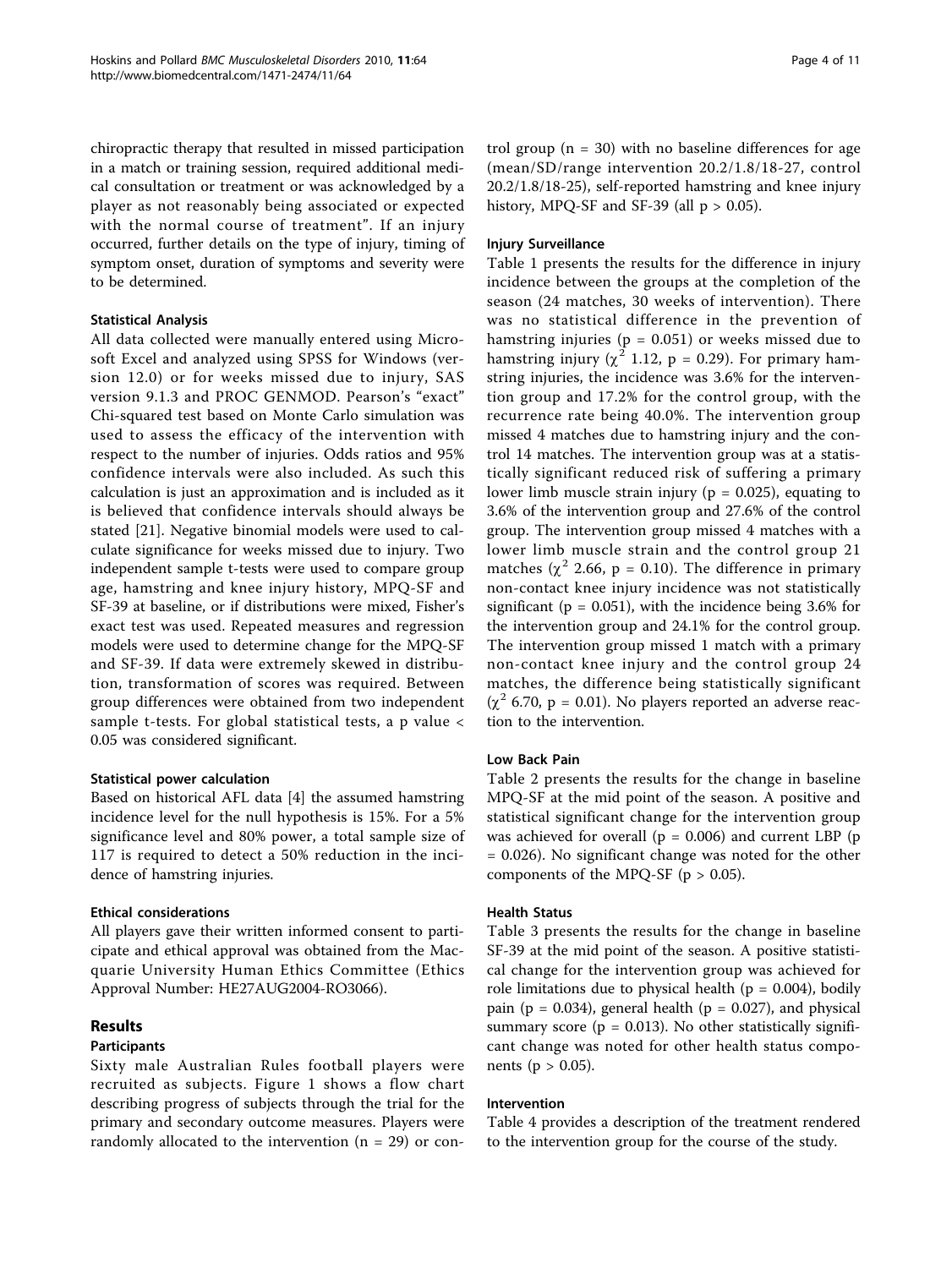<span id="page-4-0"></span>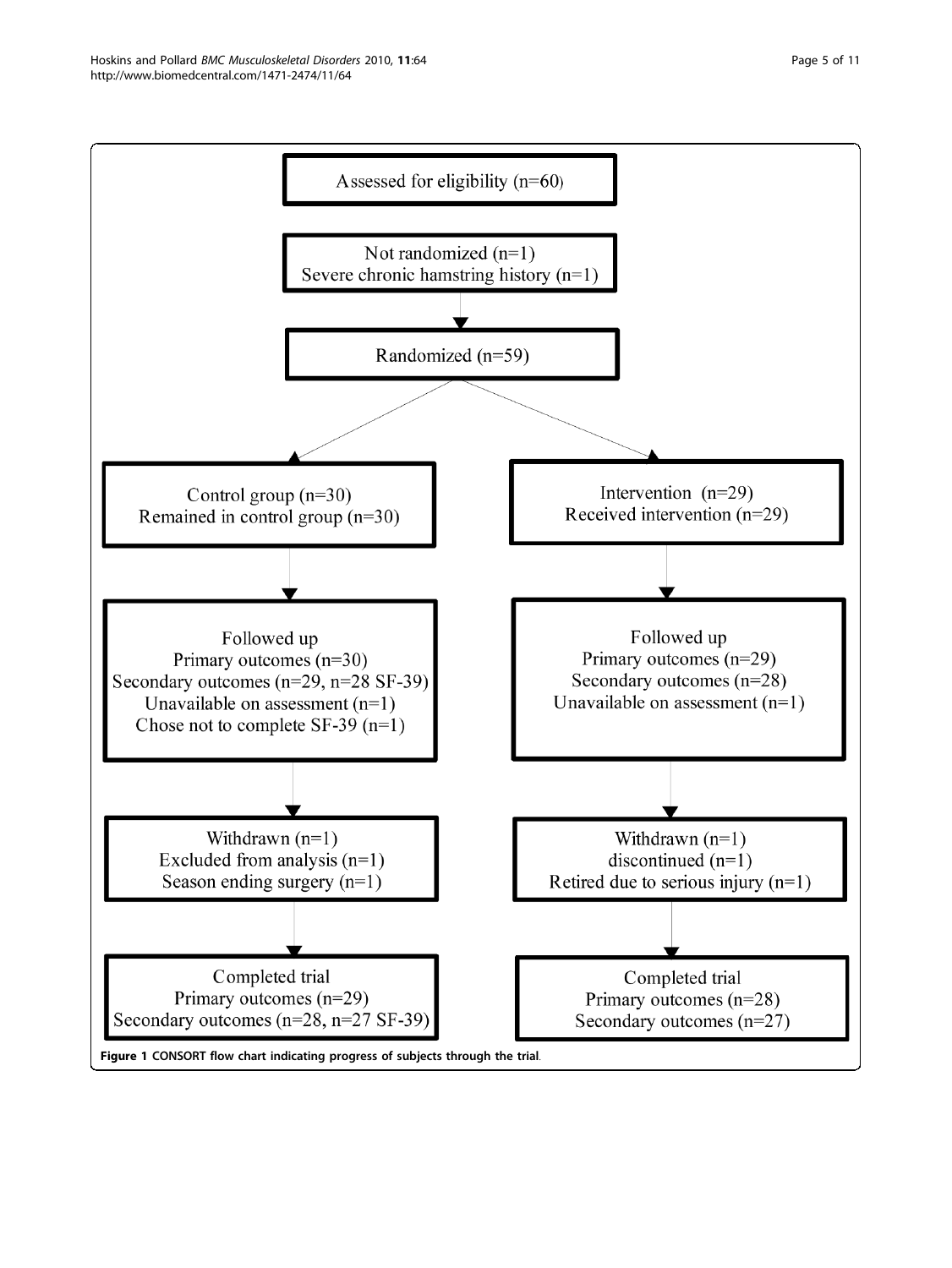| Injury                      | Intervention incidence<br>$(n = 28)$ | Control incidence<br>$(n = 29)$ | P value  | Odds ratio               | 95% CI                   |
|-----------------------------|--------------------------------------|---------------------------------|----------|--------------------------|--------------------------|
| Hamstring injury            |                                      |                                 | 0.051    | 0.116                    | 0.013-1.019              |
| 1° Hamstring                |                                      |                                 | 0.191    | 0.178                    | 0.019-1.631              |
| 2 <sup>°</sup> Hamstring    |                                      |                                 |          | $\overline{\phantom{a}}$ | $\overline{\phantom{a}}$ |
| 1° Lower limb muscle strain |                                      |                                 | $0.025*$ | 0.097                    | $0.011 - 0.839$          |
| 1° Non-contact knee         |                                      |                                 | 0.051    | 0.116                    | $0.013 - 1.019$          |

<span id="page-5-0"></span>Table 1 Difference between the intervention and control group for injury incidence at the completion of the season (24 matches, 30 weeks of intervention)

\* Bold type face indicates significant difference

Table 2 Lower Back Pain (as measured by the MPQ-SF): estimated marginal means for baseline and eighteen weeks by group and estimated change within and between groups

| Variable  |        | <b>Baseline</b> |              | 18 weeks     |              | $\Delta$ within groups |                | $\Delta$ between groups |         |
|-----------|--------|-----------------|--------------|--------------|--------------|------------------------|----------------|-------------------------|---------|
|           |        | intervention    | control      | intervention | control      | intervention           | control        | mean                    | p-value |
| Current   | mean   | 33.26           | 32.71        | 21.44        | 34.36        | $-11.81$               | 1.64           | $-13.46$                | .026    |
|           | 95% CI | 24.00, 42.52    | 23.62, 41.81 | 12.77, 30.12 | 25.84, 42.88 | $-22.90, -0.73$        | $-8.8, 12.14$  | $-28.35, 1.44$          |         |
| Overall   | mean   | 26.67           | 22.86        | 17.04        | 27.86        | $-9.63$                | 5.00           | $-14.63$                | .006    |
|           | 95% CI | 20.54, 32.80    | 16.84, 28.88 | 10.67, 23.41 | 21.60, 34.11 | $-16.35, -2.91$        | $-3.07, 13.07$ | $-24.93, -4.33$         | (.034)  |
| Sensory   | mean   | 12.57           | 15.26        | 13.02        | 18.20        | 0.45                   | 2.94           | $-2.49$                 | .461    |
|           | 95% CI | 8.56, 16.59     | 11.32, 19.20 | 8.02, 18.03  | 13.29, 23.11 | $-3.67, 4.57$          | $-2.54, 8.43$  | $-9.24, 4.25$           |         |
| Affective | mean   | 4.95            | 4.76         | 8.33         | 10.72        | 3.38                   | 5.96           | $-2.58$                 | .411    |
|           | 95% CI | 1.78, 8.12      | 1.65, 7.87   | 3.96, 12.70  | 6.43, 15.01  | $-0.73, 7.48$          | 1.07, 10.85    | $-8.84, 3.6$            |         |
| Total     | mean   | 10.53           | 12.56        | 11.81        | 16.19        | 1.28                   | 3.63           | $-2.35$                 | .436    |
|           | 95% CI | 7.0. 14.06      | 9.10.16.02   | 7.24, 16.38  | 11.70, 20.67 | $-2.57.5.12$           | $-1.14.840$    | $-8.36.366$             |         |

\* Bold type face indicates significant difference between groups at 18 weeks.

1 Regression analysis showed a significant difference between groups: p-value calculated using regression analysis.

#### **Discussion**

This RCT demonstrated that a sports chiropractic manual therapy intervention provided at the semi-elite level of Australian Rules football in addition to the current best practice multi-disciplinary medical, paramedical and sports science management resulted in the prevention of primary lower limb muscle strain injuries, although no statistical significance was noted for hamstring injury and primary non-contact knee injury. The addition of the intervention was associated with a reduced number of matches missed due primary noncontact knee injury, although no statistical significance was noted for hamstring injury and primary lower limb muscle strains. In addition, reduction in LBP was observed along with improvements in some aspects of the physical components of health status as measured by the SF-39. Treatment was predominantly directed at non-local to hamstring areas, which supports the view that several non-local factors may potentially contribute to hamstring and lower limb injury occurrence [[7](#page-9-0),[9\]](#page-9-0), which may be addressed through multimodal and multidisciplinary management [\[16\]](#page-9-0). These findings are important due to their potential for injury reduction, performance benefit and cost saving practices for a relatively low cost intervention.

There are limitations in the presented study. Because the required subject numbers as determined by the power analysis was not achieved, care is needed in the interpretation of the results. The late withdrawal of two clubs reduced the subject numbers recruited and meant that the required target of subject numbers would not be reached. Due to the late withdrawal it was decided to continue with the study. However, the number of subjects determined by the power analysis is based on an arbitrary determined effect size, and the numbers required would have been different if another effect size had been chosen. Moreover, the results that are presented report statistical significance and it is difficult to determine what difference in the raw figures would be clinically significant. As the level of significance for prevention of hamstring injuries and primary non-contact knee injuries was  $p = 0.051$ , given that the study was short of the number of subjects required by the power analysis, there is a strong likelihood of a type 2 error, especially considering how close each of these results were to  $p < 0.05$ . With regards to the fact that lower limb muscle strain injury incidence was significantly lower while the missed weeks was not, this implies that many minor grade strain injuries may have been prevented, but the one injury causing 4 missed matches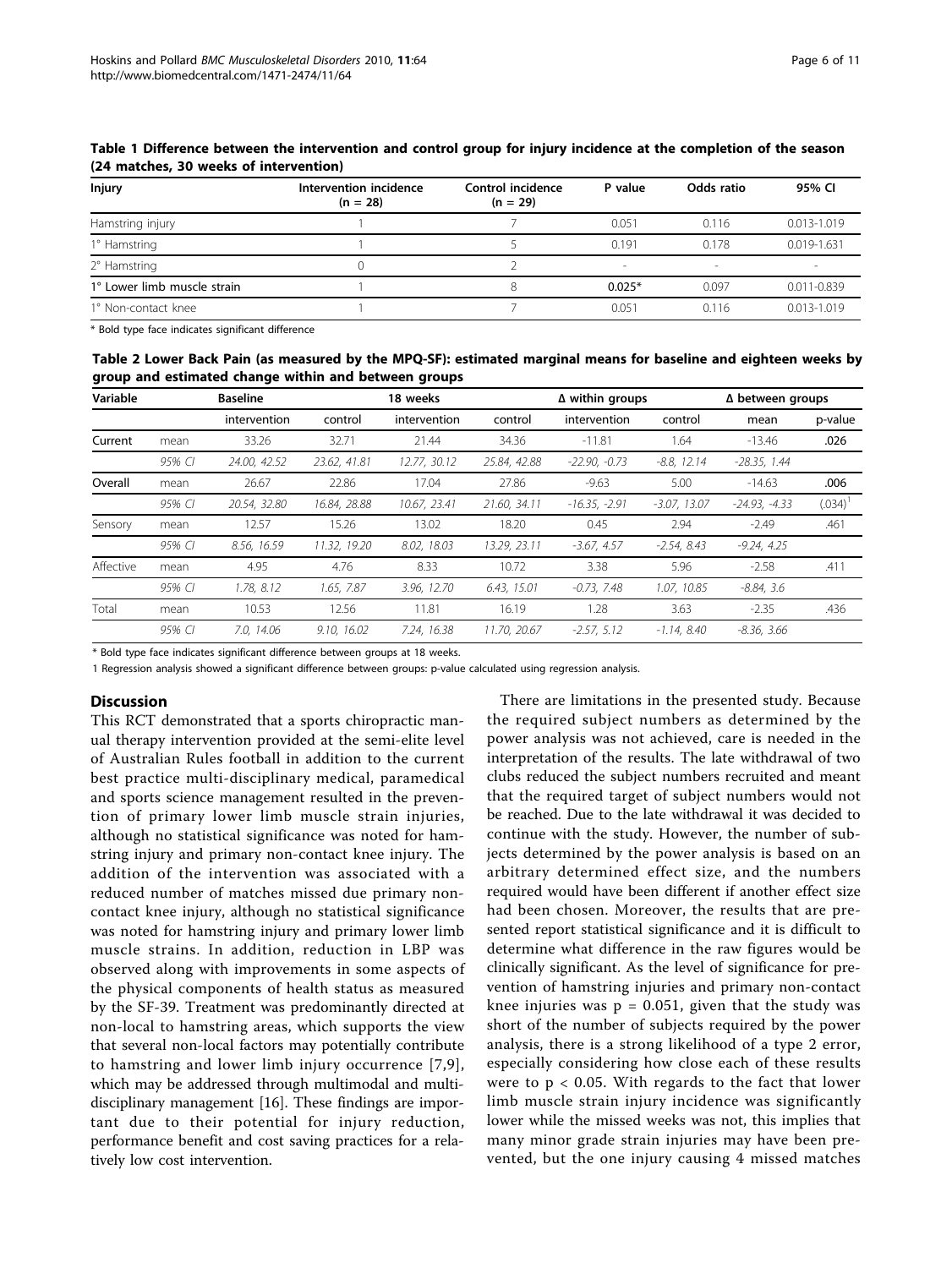| Variable                  |          | <b>Baseline</b> |              | 18 weeks      |              | $\Delta$ within groups |                 | $\Delta$ between groups |         |
|---------------------------|----------|-----------------|--------------|---------------|--------------|------------------------|-----------------|-------------------------|---------|
|                           |          | intervention    | control      | intervention  | control      | intervention           | control         | mean                    | p-value |
| Physical functioning      | % at 100 | 65.50           | 60.00        | 55.60         | 33.30        | $-2.41^{2}$            | $-4.26^2$       | $1.85^2$                | .569    |
|                           | 95%CI    | 48.20, 82.80    | 42.47, 77.53 | 36.86, 74.34  | 15.52, 51.08 | $-5.72, 0.90$          | $-11.59, 3.07$  | $-6.08, 9.79$           |         |
| Role limitation-physical  | % at 100 | 72.40           | 80.00        | 85.20         | 40.70        | $9.26^{2}$             | $-18.52^{2}$    | $27.78^{2}$             | .004    |
|                           | 95%CI    | 56.13, 88.67    | 65.69, 94.31 | 71.81, 98.59  | 22.17, 59.23 | $-2.43, 20.94$         | $-31.84, -5.20$ | 10.48, 45.08            |         |
| Bodily pain               | Mean     | 69.67           | 72.56        | 74.22         | 65.26        | 4.56                   | $-7.30$         | 11.85                   | .034    |
|                           | 95%CI    | 63.68, 75.66    | 66.57, 78.55 | 67.43, 81.01  | 58.47, 72.05 | $-4.09, 13.21$         | $-14.36, -0.24$ | 0.95, 22.75             |         |
| General health            | Mean     | 81.30           | 79.00        | 83.96         | 74.52        | 2.67                   | $-4.48$         | 7.15                    | .027    |
|                           | 95%CI    | 76.51, 86.08    | 74.22, 83.78 | 78.51, 89.42  | 69.06. 79.97 | $-2.53, 7.86$          | $-10.27, 1.31$  | $-0.45, 14.74$          |         |
| Vitality                  | Mean     | 60.37           | 61.11        | 67.04         | 59.44        | 6.67                   | $-1.67$         | 8.33                    | .050    |
|                           | 95%CI    | 53.90, 66.84    | 54.64, 67.59 | 61.67, 72.40  | 54.08, 64.81 | $-0.57, 13.90$         | $-9.15, 5.81$   | $-1.83, 18.49$          |         |
| Social functioning        | % at 100 | 51.70           | 53.30        | 58.10         | 44.40        | $0.46^2$               | $-5.092$        | $5.56^{2}$              | .770    |
|                           | 95%CI    | 33.51, 69.89    | 35.45, 71.15 | 39.49, 76.71  | 25.66, 63.14 | $-4.76, 5.68$          | $-11.56, 1.38$  | $-2.56, 13.67$          |         |
| Role limitation-emotional | % at 100 | 75.90           | 83.30        | 92.60         | 66.70        | $8.64^{2}$             | $-6.17^{2}$     | $14.81^{2}$             | .142    |
|                           | 95%CI    | 60.33, 91.47    | 69.95, 96.65 | 82.73, 102.47 | 48.92, 84.48 | $-0.75, 18.03$         | $-16.54, 4.20$  | 1.16, 28.47             |         |
| Mental health             | Mean     | 77.63           | 77.93        | 76.59         | 71.11        | $-1.04$                | $-6.81$         | 5.78                    | .151    |
|                           | 95%CI    | 72.50, 82.76    | 72.80, 83.06 | 71.61, 81.57  | 66.13, 76.09 | $-6.60, 4.52$          | $-12.78, -0.85$ | $-2.18, 13.74$          |         |
| Physical summary score    | Mean     | 52.66           | 52.03        | 53.80         | 49.06        | 1.15                   | $-2.97$         | 4.12                    | .013    |
|                           | 95%CI    | 50.63, 54.68    | 50.00, 54.06 | 51.76, 55.85  | 47.01, 51.10 | $-1.14, 3.43$          | $-5.36, -0.58$  | 0.89, 7.35              |         |
| Mental summary score      | Mean     | 50.04           | 50.55        | 51.41         | 48.48        | 1.37                   | $-2.07$         | 3.45                    | .103    |
|                           | 95%CI    | 47.21, 52.87    | 47.72, 53.38 | 49.00, 53.83  | 46.06, 50.89 | $-1.38, 4.12$          | $-5.34, 1.19$   | $-0.72, 7.61$           |         |
| Depression                | % at 100 | 58.60           | 73.30        | 85.20         | 59.30        | $9.89^{2}$             | $-3.70^{2}$     | $13.59^{2}$             | .050    |
|                           | 95%CI    | 40.67, 76.53    | 57.47, 89.13 | 71.81, 98.59  | 40.77, 77.83 | 1.87, 17.90            | $-12.15, 4.74$  | 2.23, 24.96             |         |

<span id="page-6-0"></span>Table 3 Health status (as measure by the SF-39): estimated marginal means for baseline and eighteen weeks by group and estimated change within and between groups

\* Bold type face indicates significant difference between groups at 18 weeks.

#### Table 4 Description of the treatment rendered to the intervention group

|                                                                | Intervention group ( $n = 29$ )                                                             |
|----------------------------------------------------------------|---------------------------------------------------------------------------------------------|
| Number of treatments                                           | 487 (mean per player 17)                                                                    |
| Amount of manipulation and/or mobilization to joint<br>regions | 2000 (47% total treatment, mean 4 per treatment)                                            |
| Location of manipulation and/or mobilization                   | Thoracic spine 21%, knee 18%, hip 18%, lumbar spine 15%, sacroiliac joint 12%               |
| Manipulation and mobilization breakdown                        | HVLA manipulation only 56%, HVLA manipulation and mobilization 36%, Mobilization<br>only 8% |
| Amount of soft tissue techniques to soft tissue regions        | 2258 (53% total treatment, mean 4 per treatment)                                            |
| Location of soft tissue techniques                             | Gluteal region 22%, lumbar spine 12%, hip flexors 10%, knee 9%, posterior thigh 6%          |

\* Soft tissue structures are defined as surrounding the involved joint (muscle, tendon, ligament, fascia etc.)

skewed the results and meant the comparison would not be statistically significant. This is important in a small sample study such as the prevention of one serious injury (or not) can significantly alter the weeks lost profile of a particular treatment approach. Only studies with much larger sample sizes can really effectively confirm this important research observation.

Furthermore, a question could be raised regarding control group selection. It was felt that using the club based best practice medical, paramedical and sports science management as the control was valid because no change in hamstring injury rates using this same approach have been documented in the AFL's long running injury surveillance [\[4\]](#page-9-0). Corroborating this viewpoint, the hamstring injury incidence reported for the control group (17%) was very similar to that reported in AFL players (16%) using the same methodology. Difficulty arises in attempting to perform research on high-level professional or semi-professional athletes due to clubs not being overly enthusiastic for researchers to perform interventions on their contracted and paid players, particularly if the intervention to be performed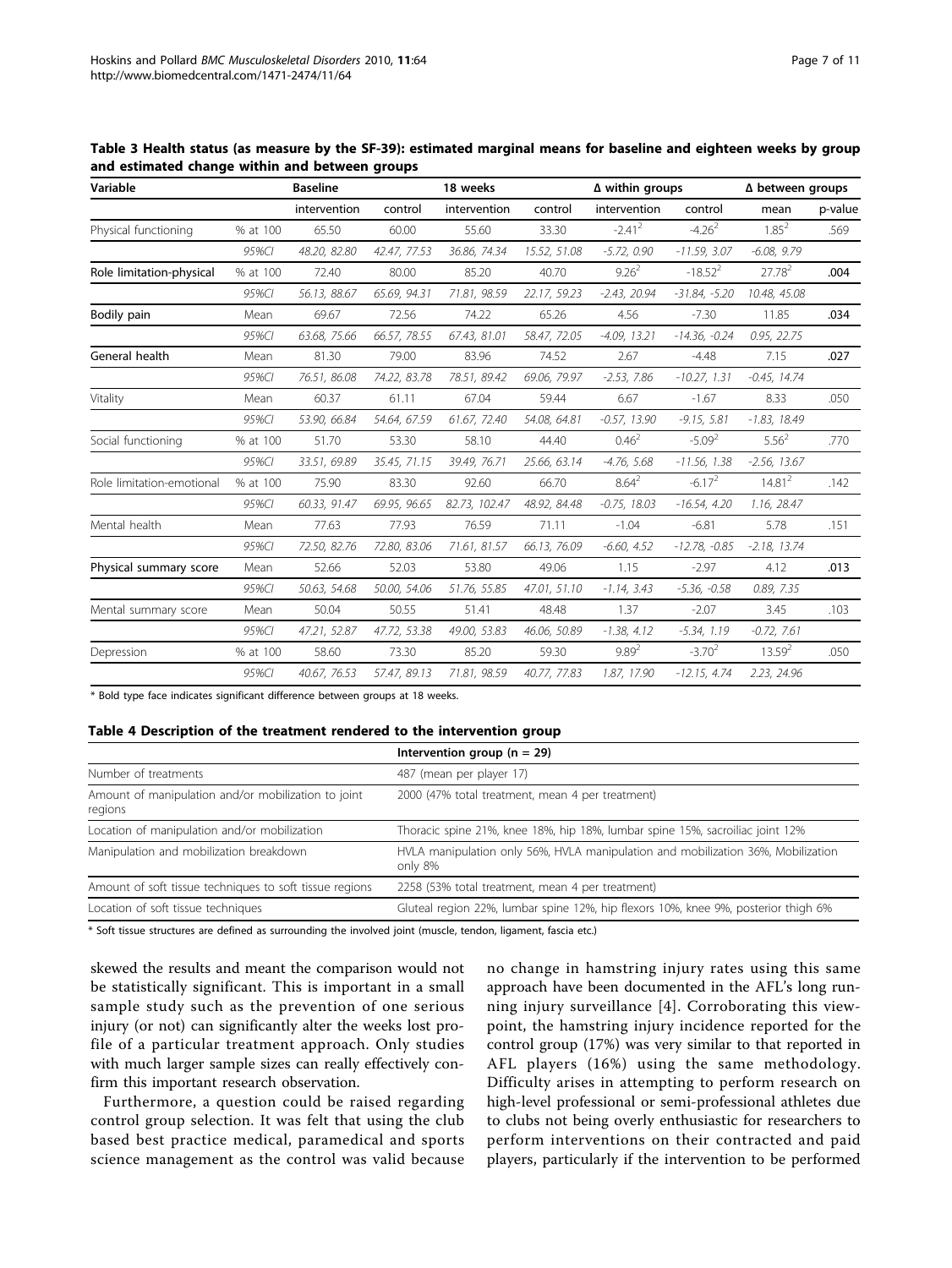is purely for control purposes. To counter this dilemma a pragmatic approach to research design was taken which created a further limitation in that subjects were not blinded to group allocation, meaning it cannot be ruled out that the intervention effect was due purely to placebo or Hawthorne effects, particularly as there was no blinding of the therapist. However, more modern research design often requires new interventions to be compared with the existing best practice approach [\[22](#page-9-0)], which was done in this study.

The injury surveillance for adverse reactions to treatment may be limited due to the subjectivity of aspects of the injury definition. Players may not have selfreported injury. If injury was delayed or transient, players may not have attributed injury to the intervention, instead attributing it to training/competition activities or other medical, paramedical or sports science management. Such a problem exists in any multi-modal management scenario. Conversely, given the reliability of the missed match injury definition [[20](#page-9-0)], it is highly unlikely that a more severe injury resulting in loss of competition match play was missed.

The diagnosis of hamstring strains is usually made on clinical grounds [\[23](#page-9-0)]. Hamstring strains are commonly diagnosed through history (acute onset, non-contact mechanism) and examination (local tenderness, reproducible pain on straight leg raise testing and/or resisted knee flexion) [[24\]](#page-9-0). In professional sport, MRI assessment is often used to support the clinical diagnosis and provide further assessment of the extent and severity of the injury. However, costs and availability preclude the use of this modality for routine assessment outside of professional sport. Additionally, both clinical examination and MRI findings are strongly correlated with the time required to return to competition, suggesting MRI is not required for estimating the duration of rehabilitation of an acute minor or moderate hamstring injury [\[25](#page-9-0)]. MRI imaging to confirm diagnosis of hamstring strains was not routinely performed in this study. There are limitations in relying on both clinical methods of diagnosis and MRI as hamstring injuries can appear clinically but not on MRI and they also may appear on MRI but not clinically [\[25](#page-9-0)]. As MRI was not routinely used, there is a possibility that some of the hamstring injuries in this study may have been MRI negative which are often considered "back related". There is some controversy regarding "back related" hamstring injuries as to whether a muscle strain is the cause, particularly for minor strains where causes for the pain may include referred pain from neuromeningeal or myofascial structures such as the lumbar spine and sciatic nerve or from nearby muscles such as the gluteal and pirifomis [[23\]](#page-9-0). However, "back related" hamstring injury is an undefined term generally signifying both local hamstring signs and positive lumbar signs [[23\]](#page-9-0). It should be noted that none of the hamstring injuries in the study had positive lumbar signs present at the time of diagnosis, but the lack of MRI diagnosis remains as a limitation of the study.

The intervention applied in this study was based largely on indirect evidence and speculative reasoning that local and non-local factors could potentially contribute to hamstring injury, which have been suggested to act as a guide to a complete prevention program [\[9](#page-9-0)]. Similar hypotheses could be made regarding other lower limb muscle strain injuries and non-contact knee injuries. As a uni-modal approach was not adopted to address a single risk factor, it is unclear as to what the specific mechanism of improvement was or what component of the protocol resulted in injury prevention. The multimodal intervention was decided upon on the basis that it more accurately represents sports chiropractic clinical practice [[26-28\]](#page-10-0), and because sports injuries, including hamstring injuries, result from a complex interaction of multiple risk factors and events, of which only a fraction have been identified [[8\]](#page-9-0). For the reversible risk factors that exist for hamstring injury, no definitive evidence exists to support them [[7](#page-9-0)]. It has been suggested that waiting for a substantial body of evidence to exist to support a risk factor in its role in injury before conducting a RCT may be considered unethical [\[8](#page-9-0)].

Whilst a multi-modal approach was adopted, we speculate that the most significant difference between the control and the intervention groups was the inclusion of a significant amount of HVLA manipulation, as soft tissue therapies were habitually administered to the athletes in this cohort. Although data were not recorded in this study, manipulation if used by manipulative physiotherapists (as in the control group) has a tendency to be slow velocity or mobilization in nature and if HVLA techniques are rendered they are characteristically done so sparingly [[29\]](#page-10-0). In the paper by Flynn et al. [\[29](#page-10-0)] they state that in the previously reported low back pain literature high velocity spinal manipulation utilization rates for low back pain to be between 2.8% and 8.9%, with rates in a heavily evidence based education system to be 36.2%. Alternatively, in the cited studies low velocity mobilization is used between 27.2% and 72.0% of the time. Despite these figures being the most up to date yet published, these figures represent United States, Ireland and United Kingdom physiotherapists and the figures may not be representative of current practice in those geographical locations or in Australian physiotherapists in particular. In contrast, the sports chiropractic intervention provided to the intervention group had a greater emphasis on performing HVLA manipulative techniques to both spinal and extremity joints, with 92% of total joint based treatment involving some form of HVLA manipulation technique. Future research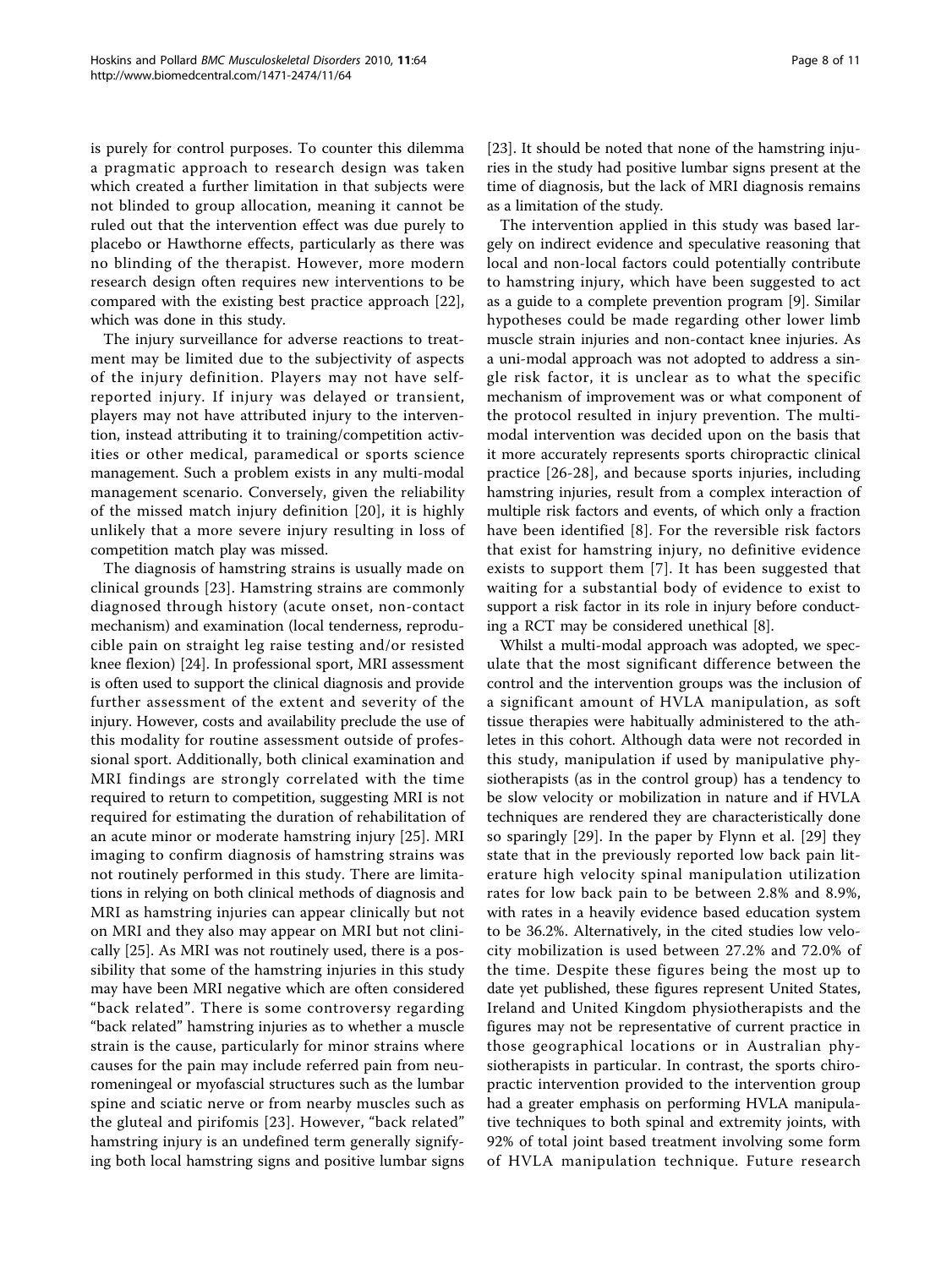would benefit from recording the nature of the control interventions in order to clarify the differences between interventions or to specifically address the role of HVLA based manipulative techniques. Future studies could specifically document the scope of the manual treatment delivered by all treating practitioners in both groups, which would assist in comparing outcomes. A criticism of manual therapy interventions is that its effects are short term in nature. Because of this, it was decided that an ongoing treatment approach with adequate spacing of treatments during the season would be applied. This would also best manage ongoing injury and subclinical micro-trauma or gradual onset injury that could occur to players over the course of the season. The decision on the minimum scheduling of treatment decided upon for the intervention group was made such that there would be a likely treatment effect. Treatment scheduling in this pragmatic arrangement was then based upon current and previous player medical history, examination findings, practicality, player preference and practitioner experience. As the intervention was provided by a single practitioner, this removed issues associated with inter-practitioner reliability. As mentioned in the results there was an average of 17 treatment consultations administered per player in the intervention group, but due to the pragmatic nature of the design, not all players received the same amount of treatment.

Sherry and Best [\[18\]](#page-9-0) have suggested that neuromuscular control of the lumbopelvic region is needed to create optimal function of the hamstrings. They further suggest that changes in neuromuscular control could lead to changes in length tension relationships or force-velocity relationships of the hamstrings, predisposing injury. This hypothesis could extend to other muscle groups including quadriceps and groin muscles. Other authors have also hypothesized that dysfunction of the axial skeleton may predispose abnormal hamstring functioning that may relate to a greater incidence of injuries [[7](#page-9-0),[9,16](#page-9-0)], which is supported by evidence documenting lumbopelvic factors as risk factors for hamstring injury [[12-15\]](#page-9-0). Supporting this mechanism of injury is the large body of literature showing that LBP is associated with changes in lumbopelvic muscle activation and recruitment [[30,31\]](#page-10-0), including early activation of biceps femoris and alteration in neuromuscular control strategies [[32\]](#page-10-0), all of which could contribute to injury. In athletes, changes in lumbopelvic stabilization exist following clinical recovery of LBP [[33](#page-10-0)]. Noteworthy is the high prevalence, frequency and severity of LBP occurring in the subjects recruited for this study [[34](#page-10-0)].

Although the neurophysiological mechanisms underlying HVLA manipulation are not fully known or understood [[35\]](#page-10-0), evidence exists showing it is capable of stimulating muscle spindles, pacinian corpuscles and golgi tendon organs greater than that achieved by slow velocity mobilization [\[36](#page-10-0)]. Panjabi [[37\]](#page-10-0) has hypothesized that injured spinal mechanoreceptors may alter afferent input, effecting motor unit recruitment. Alterations in the recruitment of motor units of the deep lumbopelvic muscles may result in altered lumbopelvic stabilization strategies and insufficient force generated by the hamstrings and other muscles attached to the pelvis, or may result in excessive force production, causing subsequent injury. Alterations in hamstring motor units may also occur. Stimulation of mechanoreceptors by HVLA manipulation may improve afferent feedback required to update and modify motor functions. This may improve neuromuscular control of the lumbopelvic region and/or the coordination of hamstring and pelvic muscle function, preventing injury. In support of such a view, Solomonow et al. [[38\]](#page-10-0) have demonstrated that discharge of spinal proprioception can produce change in multifidus activation. Additionally, HVLA spinal manipulation has been shown to produce significant improvements in feed forward activation times of deep abdominal musculature [[39](#page-10-0)], whilst case reports have shown it may improve the ability to perform transversus abdominus [[40](#page-10-0)] and multifidus contraction [[41\]](#page-10-0). Collectively these deficiencies have been found to be associated with LBP, with transverses abdominus and multifidus being key stabilizers in lumbopelvic stabilization [[30,42\]](#page-10-0). Studies have also indicated that HVLA manipulation may improve muscle function through either facilitation or disinhibition of neural pathways [\[35\]](#page-10-0). These effects, combined with spinal manipulation improving hamstring strength [\[12\]](#page-9-0), and increased joint mobility through mechanical stretching and neurophysiological mechanisms [\[35](#page-10-0)], may have lead to improvements in hamstring and other lower limb muscle functioning and subsequent injury prevention noted in this study. Due to the complex multi-factorial etiology underlying hamstring and lower limb muscle injury, it is probable that more than one possibly interacting mechanism occurred to prevent injury. Additionally, the targeted inclusion of soft tissue therapies and extremity joint mobilization and manipulation stretching soft tissues and improving joint mobility may have potentially contributed to injury prevention.

The trend towards reduction in primary non-contact knee injuries and significant improvements in weeks missed due to these injuries may appear surprising. However, recent literature has documented the more precise details of the biceps femoris anatomy, which have not previously been appreciated [\[43](#page-10-0)]. The authors hypothesized that there may be a synergistic effect between biceps femoris and popliteus, signifying bicep femoris' important role in knee joint stabilization [[43](#page-10-0)]. This may highlight the important bidirectional interplay between hamstring and knee function. Thus, soft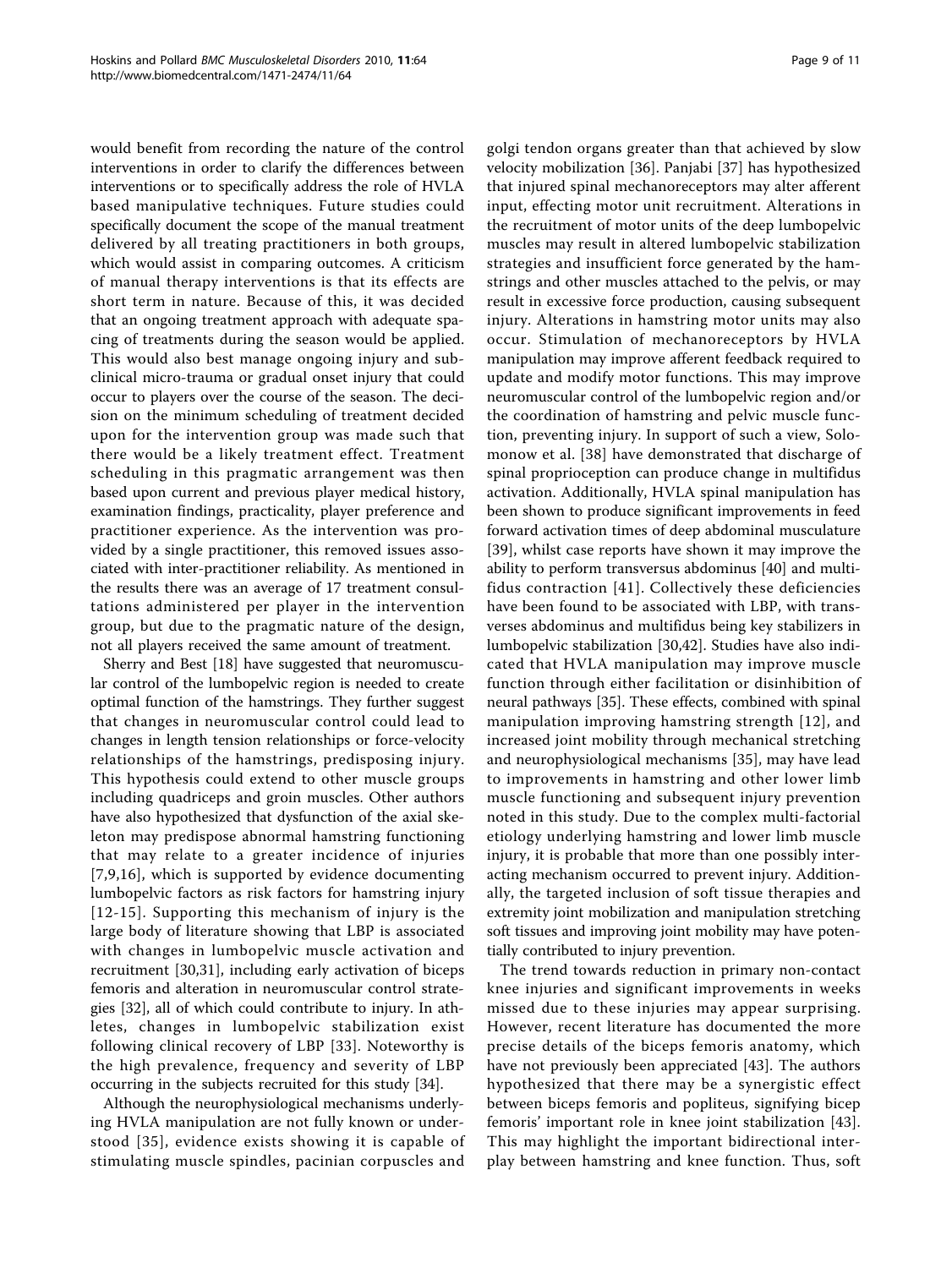<span id="page-9-0"></span>tissue treatments delivered to the popliteus and knee region and HVLA manipulation to the knee may have assisted with knee function and therefore led to prevention of knee injury. Lastly, research has shown that HVLA spinal manipulation can reduce knee extensor inhibition associated with anterior knee pain [[44](#page-10-0)], which could lead to improvements in knee function and injury prevention. Of interest, LBP has also been associated with inhibition of the knee extensor muscles [[45\]](#page-10-0), which could imply a link between lumbopelvic and knee function. The potential role of the knee in hamstring injury has been discussed elsewhere in further detail [7].

Due to constraints in manuscript size, we are unable to describe the entire treatment provided in this study or to speculate on all proposed mechanisms of improvement, which will be the subject of a subsequent publication. It should be noted that treatment provided was patient specific and addressed both kinetic and kinematic chain variables. The treatment was representative of the 'modern multimodal' (MMM) chiropractic approach that has been described in the sports chiropractic literature [[26,27\]](#page-10-0), and recommended in selecting a chiropractor for the management of athletic injuries [[28\]](#page-10-0).

## Conclusions

Based on the limitations of this study which includes a low sample size, this RCT demonstrated that a sports chiropractic intervention comprising significant amounts of HVLA manipulation and soft tissue therapies provided in addition to the current best practice medical, paramedical and sports science management appears to be beneficial for the prevention of lower limb muscle strain injuries, weeks missed due to primary non-contact knee injuries and reduction of LBP and improvement in physical components of health status. In addition, although not statistically significant, there was a trend towards prevention of hamstring and primary non-contact knee injuries and there were no reported adverse outcomes from the intervention. The interesting trend in results but non-statistically significance should be replicated using a larger sample size to remove the short comings of this study. Based on the findings of this study due consideration should be given for the inclusion of sports chiropractic in the management options of elite athletes.

#### Acknowledgements

We would like to acknowledge the statistical assistance provided by Ann Eyland and Don McNeil and the participation and assistance of the staff and players at the Northern Bullants and the Coburg Tigers football clubs.

#### Authors' contributions

WH and HP conceived the idea of the study. WH performed recruitment of subjects, data entry and the intervention. WH and HP contributed to writing draft documents and the final manuscript. Both authors read and approved the final manuscript.

#### Page 10 of 11

#### Competing interests

The authors declare that they have no competing interests.

Received: 27 October 2009 Accepted: 8 April 2010 Published: 8 April 2010

#### References

- 1. Hoskins WT, Pollard H: [Injuries in Australian rules football: A review of the](http://www.ncbi.nlm.nih.gov/pubmed/17987211?dopt=Abstract) [literature.](http://www.ncbi.nlm.nih.gov/pubmed/17987211?dopt=Abstract) Australas Chiropr Osteopathy 2003, 11(2):49-56.
- 2. Norton KI, Craig NP, Olds TS: [The evolution of Australian football.](http://www.ncbi.nlm.nih.gov/pubmed/10710016?dopt=Abstract) J Sci Med Sport 1999, 2(4):389-404.
- 3. Seward H, Orchard J, Hazard H, Collinson D: [Football injuries in Australia](http://www.ncbi.nlm.nih.gov/pubmed/8361423?dopt=Abstract) [at the élite level.](http://www.ncbi.nlm.nih.gov/pubmed/8361423?dopt=Abstract) Med J Aust 1993, 159(5):298-301.
- 4. Orchard J, Seward H: [Epidemiology of injuries in the Australian Football](http://www.ncbi.nlm.nih.gov/pubmed/11867491?dopt=Abstract) [League, seasons 1997-2000.](http://www.ncbi.nlm.nih.gov/pubmed/11867491?dopt=Abstract) Br J Sports Med 2002, 36(1):39-44.
- 5. McManus A, Stevenson M, Finch CF, Elliot B, Hamer P, Lower A, Bulsara M: [Incidence and risk factors for injury in non-elite Australian Football.](http://www.ncbi.nlm.nih.gov/pubmed/15518303?dopt=Abstract) J Sci Med Sport 2004, 7(3):384-391.
- 6. Verrall GM, Kalairajah Y, Slavotinek JP, Spriggins AJ: [Assessment of player](http://www.ncbi.nlm.nih.gov/pubmed/16621702?dopt=Abstract) [performance following return to sport after hamstring muscle strain](http://www.ncbi.nlm.nih.gov/pubmed/16621702?dopt=Abstract) [injury.](http://www.ncbi.nlm.nih.gov/pubmed/16621702?dopt=Abstract) J Sci Med Sport 2006, 9(1-2):87-90.
- 7. Hoskins W, Pollard H: [The management of hamstring injury](http://www.ncbi.nlm.nih.gov/pubmed/15922230?dopt=Abstract)–Part 1: Issues [in diagnosis.](http://www.ncbi.nlm.nih.gov/pubmed/15922230?dopt=Abstract) Man Ther 2005, 10(2):96-107.
- 8. Bahr R, Holme I: [Risk factors for sports injuries](http://www.ncbi.nlm.nih.gov/pubmed/14514527?dopt=Abstract)-a methodological [approach.](http://www.ncbi.nlm.nih.gov/pubmed/14514527?dopt=Abstract) Br J Sports Med 2003, 37(5):384-392.
- 9. Hoskins W, Pollard H: [Hamstring injury management](http://www.ncbi.nlm.nih.gov/pubmed/15993642?dopt=Abstract)–Part 2: Treatment. Man Ther 2005, 10(3):180-190.
- 10. Petersen J, Hölmich P: [Evidence based prevention of hamstring injuries](http://www.ncbi.nlm.nih.gov/pubmed/15911599?dopt=Abstract) [in sport.](http://www.ncbi.nlm.nih.gov/pubmed/15911599?dopt=Abstract) Br J Sports Med 2005, 39(6):319-23.
- 11. Orchard JW: [Intrinsic and extrinsic risk factors for muscle strains in](http://www.ncbi.nlm.nih.gov/pubmed/11394599?dopt=Abstract) [Australian football.](http://www.ncbi.nlm.nih.gov/pubmed/11394599?dopt=Abstract) Am J Sports Med 2001, 29(3):300-303.
- 12. Cibulka MT, Rose SJ, Delitto A, Sinacore DR: [Hamstring muscle strain](http://www.ncbi.nlm.nih.gov/pubmed/3737692?dopt=Abstract) [treated by mobilizing the sacroiliac joint.](http://www.ncbi.nlm.nih.gov/pubmed/3737692?dopt=Abstract) Phys Ther 1986, 66(8):1220-1223.
- 13. Watson AW: [Sports injuries in footballers related to defects of posture](http://www.ncbi.nlm.nih.gov/pubmed/8776077?dopt=Abstract) [and body mechanics.](http://www.ncbi.nlm.nih.gov/pubmed/8776077?dopt=Abstract) J Sports Med Phys Fitness 1995, 35(4):289-294.
- 14. Watson AW: [Sports injuries related to flexibility, posture, acceleration,](http://www.ncbi.nlm.nih.gov/pubmed/11354526?dopt=Abstract) [clinical defects, and previous injury, in high-level players of body](http://www.ncbi.nlm.nih.gov/pubmed/11354526?dopt=Abstract) [contact sports.](http://www.ncbi.nlm.nih.gov/pubmed/11354526?dopt=Abstract) Int J Sports Med 2001, 22(3):222-225.
- 15. Verrall GM, Slavotinek JP, Barnes PG, Fon GT, Spriggins AJ: [Clinical risk](http://www.ncbi.nlm.nih.gov/pubmed/11726483?dopt=Abstract) [factors for hamstring muscle strain injury: a prospective study with](http://www.ncbi.nlm.nih.gov/pubmed/11726483?dopt=Abstract) [correlation of injury by magnetic resonance imaging.](http://www.ncbi.nlm.nih.gov/pubmed/11726483?dopt=Abstract) Br J Sports Med 2001, 35(6):435-439.
- 16. Hoskins WT, Pollard HP: [Successful management of hamstring injuries in](http://www.ncbi.nlm.nih.gov/pubmed/15967047?dopt=Abstract) [Australian Rules footballers: two case reports.](http://www.ncbi.nlm.nih.gov/pubmed/15967047?dopt=Abstract) Chiropr Osteopat 2005, 13(1):4.
- 17. Mason DL, Dickens V, Vail A: Rehabilitation for hamstring injuries. Cochrane Database Syst Rev 2007, 24(1):CD004575.
- 18. Sherry MA, Best TM: [A comparison of 2 rehabilitation programs in the](http://www.ncbi.nlm.nih.gov/pubmed/15089024?dopt=Abstract) [treatment of acute hamstring strains.](http://www.ncbi.nlm.nih.gov/pubmed/15089024?dopt=Abstract) J Orthop Sports Phys Ther 2004, 34(3):116-125.
- 19. Mierau D, Kirkaldy-Willis WH, Theil HW: Spinal manipulation. Managing low back pain Philadelphia: Churchill LivingstoneKirkaldy-Willis W 1999, 326-31.
- 20. Orchard J, Hoskins W: For debate: consensus injury definitions in team sports should focus on missed playing time. Clin J Sports Med 2007, 17(3):192-196.
- 21. McNeil D: Mantel-Haenszel. Methods. Epidemiological Research Methods New York: WileyMcNeil D 1996, 97.
- 22. Abalos E, Carroli G, Mackey ME: [The tools and techniques of evidence](http://www.ncbi.nlm.nih.gov/pubmed/15749062?dopt=Abstract)[based medicine.](http://www.ncbi.nlm.nih.gov/pubmed/15749062?dopt=Abstract) Best Pract Res Clin Obstet Gynaecol 2005, 19(1):15-26.
- 23. Verrall GM, Slavotinek JP, Barnes PG, Fon GT, Spriggins AJ: [Clinical risk](http://www.ncbi.nlm.nih.gov/pubmed/11726483?dopt=Abstract) [factors for hamstring muscle strain injury: a prospective study with](http://www.ncbi.nlm.nih.gov/pubmed/11726483?dopt=Abstract) [correlation of injury by magnetic resonance imaging.](http://www.ncbi.nlm.nih.gov/pubmed/11726483?dopt=Abstract) Br J Sports Med 2001, 35(6):435-9.
- 24. Gibbs NJ, Cross TM, Cameron M, Houang MT: [The accuracy of MRI in](http://www.ncbi.nlm.nih.gov/pubmed/15362322?dopt=Abstract) [predicting recovery and recurrence of acute grade one hamstring](http://www.ncbi.nlm.nih.gov/pubmed/15362322?dopt=Abstract) [muscle strains within the same season in Australian Rules football](http://www.ncbi.nlm.nih.gov/pubmed/15362322?dopt=Abstract) [players.](http://www.ncbi.nlm.nih.gov/pubmed/15362322?dopt=Abstract) J Sci Med Sport 2004, 7(2):248-58.
- 25. Schneider-Kolsky ME, Hoving JL, Warren P, Connell DA: [A comparison](http://www.ncbi.nlm.nih.gov/pubmed/16476919?dopt=Abstract) [between clinical assessment and magnetic resonance imaging of acute](http://www.ncbi.nlm.nih.gov/pubmed/16476919?dopt=Abstract) [hamstring injuries.](http://www.ncbi.nlm.nih.gov/pubmed/16476919?dopt=Abstract) Am J Sports Med 2006, 34(6):1008-15.